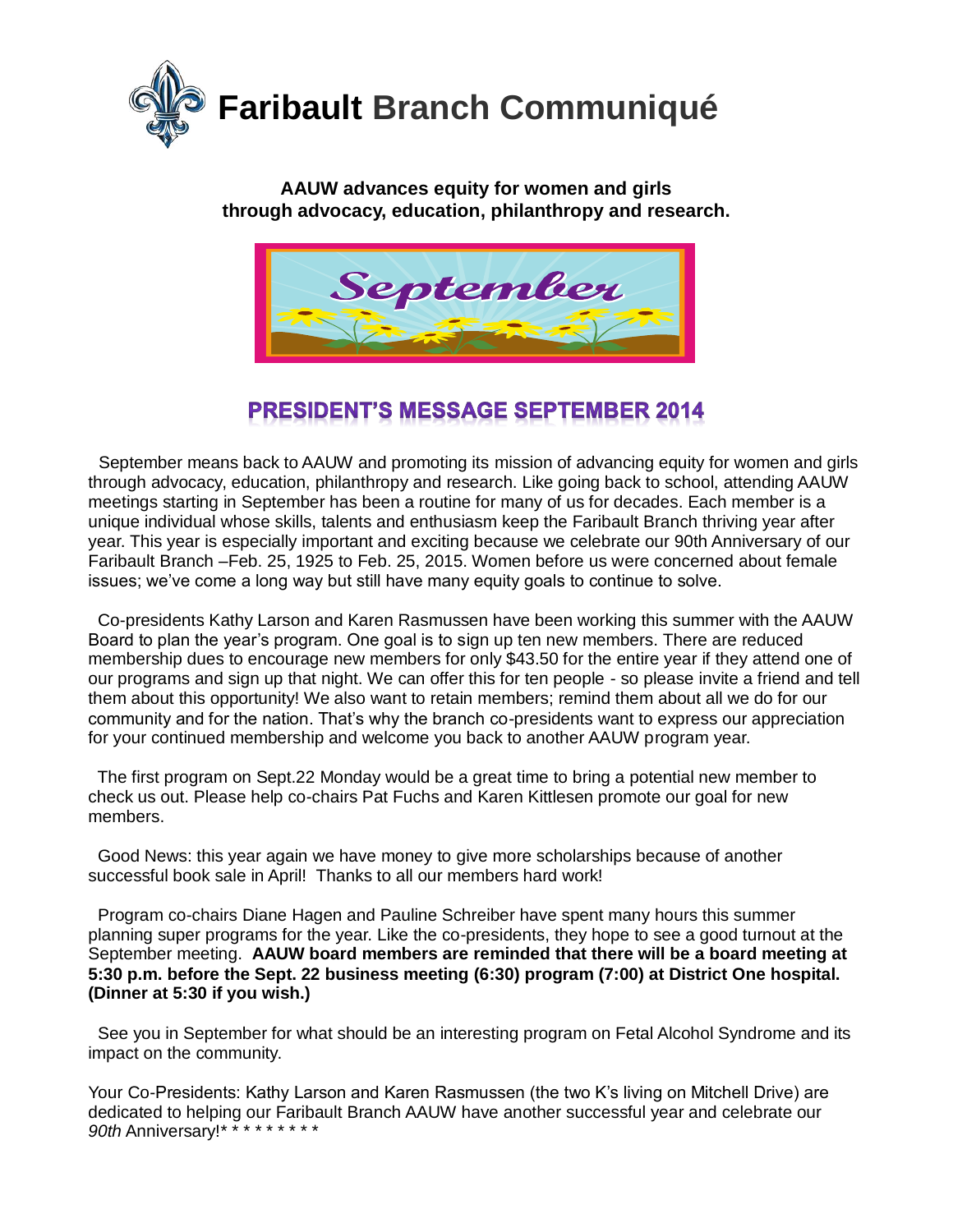

*September Meeting Monday September 22 District One Hospital classroom 6:30 p.m. Branch Business Meeting 7:00 p.m. Program Members can eat in the cafeteria between 5:30 and 6:30*

September is *Fetal Alcohol Syndrome Awareness* Month. The branch's kick-off program for the 2014- 2015 year will focus on how Fetal Alcohol affects the community and also the unique needs of those suffering from the syndrome.

The program will be presented by Karen Fletcher, a professional from Mankato, (niece of branch member Ruth Hildebrandt) and Kirsten Grunnet of Faribault (daughter of branch co-president Karen Rasmussen) whose adopted daughter suffers from the syndrome.

Many of us, I think, had the hope back in the 1990's when Fetal Alcohol syndrome was first identified, that education would stop the syndrome in its tracks. However, women who are addicted to drugs and alcohol often have unintended pregnancies, and by the time they know they are pregnant, much harm has been done.

The program will be open to the public for those community members who are interested in the topic and also to those interested in joining AAUW.

Pauline Schreiber and Diane Hagen, Program, Co-chairs

\* \* \* \* \* \* \* \* \* \*

### **TREASURER'S REPORT**

We have healthy balances to report for the beginning of the 2014-5 AAUW season. Checking shows \$715.674 and Savings \$6113.77. Wow!

Julie Olson, Treasurer \* \* \* \* \* \* \* \* \* \*



 We wish to extend a warm welcome to those who became members in April and May. The new members are Cyndy Harrison, Susan Willcutt, Mary Jo Anderson, and Patricia Otis.

 We would also encourage you to invite someone to attend the meeting in September. Many educators and other members of the community may be interested in the program about Fetal Alcohol Syndrome. Since this is considered a public meeting, anyone who joins at the meeting will only pay half of the national dues. The cost would be *\$24.50* for national dues and *\$19.00* for state and local dues.

Hope to see you on September 22nd at District One Hospital.

Pat Fuchs and Karen Kittleson, membership vice-presidents \* \* \* \* \* \* \* \* \* \*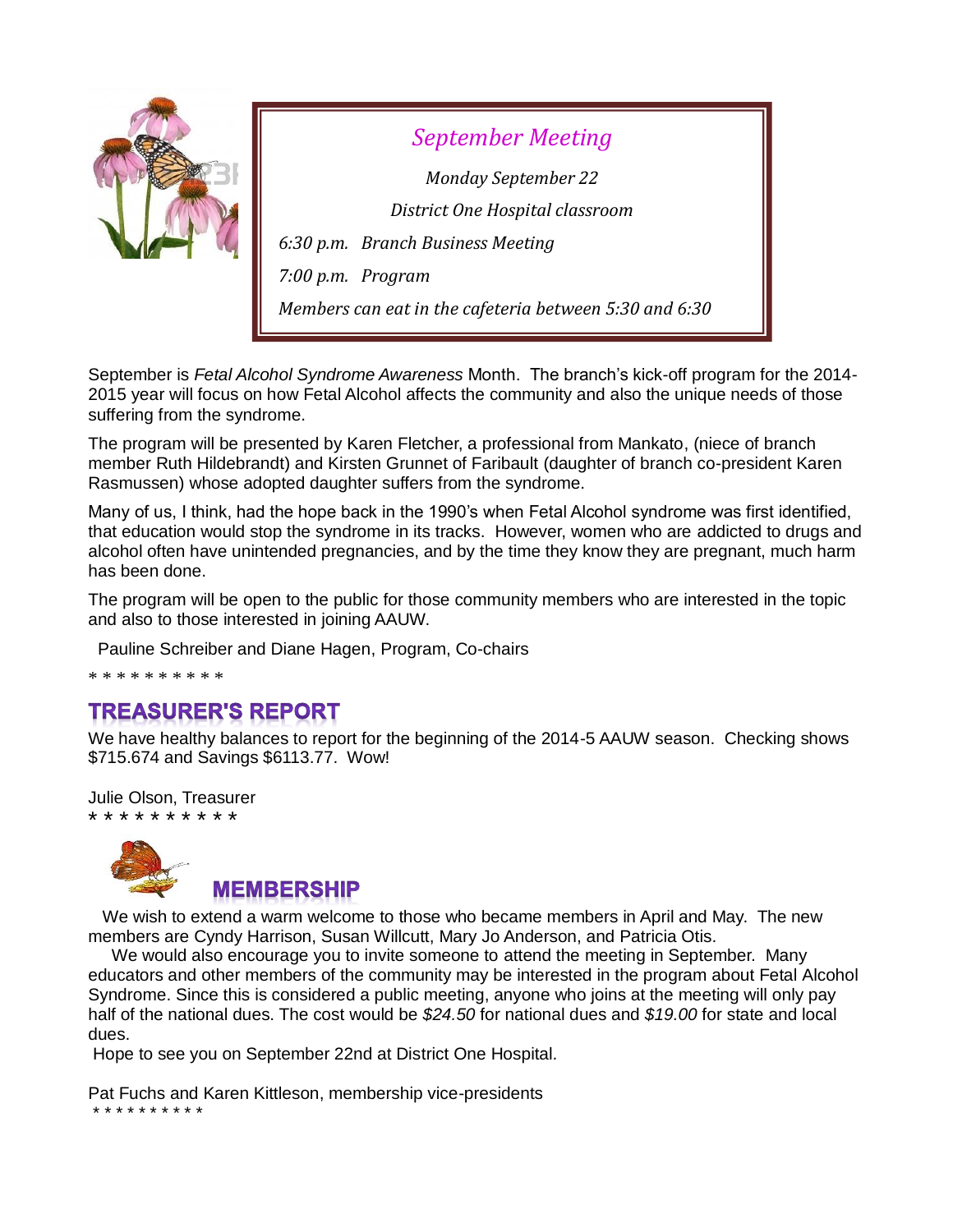## **BOOK CLUB NEWS**

was indicative of her love of England.

Our next book is My Beloved World by Sonia Sotomayor. We will meet Tuesday, September 16 at 6:30 at Dubbels'.

\* \* \* \* \* \* \* \* \* \*

#### **Calendar**



*Monday September 22* **September Branch meeting** (District One Hospital) 5:30 p.m**.** board meeting

6:30 p.m. branch business meeting

7:00 program

**Candidates' Forums at City Hall** (more details forthcoming)

*Thursday Oct. 2*

*Thursday Oct. 9*

*Thursday Oct. 23* \**Please Note*: **Oct. branch meeting** precedes this forum at City Hall.

*Sunday Oct. 26* **AAUW Halloween Breakfast (**American Legion)

\* \* \* \* \* \* \* \* \* \*

### **BRANCH NEWSLETTER AND WEBSITE**

Please take some time to visit our **website** at faribault-mn.aauw.net. Or, you can Google it! We are slowly but surely learning how to navigate its pages to make changes. We are very appreciative of Emily's son Scott who helps us when we get stuck (which is often)!

Do you know that we are on **Facebook**? If you are member of Facebook: 1. Log in as yourself. 2. On top of screen go to *Find Friends* and search for *Faribault - AAUW*. When there, be sure to hit "like" so we will come up easier. Also, please leave some posts! This site has the potential to be a valuable tool for us, but it will take some getting used to.

We want to make sure that you are getting your **newsletters**. Please let us know of any email address changes.

Emily Nesvold, Liz Hartman, Faribault Branch Communiqué editors

\* \* \* \* \* \* \* \* \* \*

The Faribault AAUW Branch Newsletter is published from September to May during our program year. The Editors are Emily Nesvold and Liz Hartman. Because of different operating systems and formats, articles other than Google Docs, should be submitted within the text of an email, not as an attachment. Items should be sent by the 10th of the month to either Emily [enesvold@gmail.com](mailto:enesvold@gmail.com) or Liz [ethartmanariz@gmail.com](mailto:ethartmanariz@gmail.com) on alternating months. A reminder email will always



The AAUW Book Club met My Beloyed Tuesday, August 19 to discuss three of Susan Allen Toth's books about **England.** England. We decided the books were a little dated but still intriguing in the descriptions of the areas she traveled in England. The fact that Toth continued to make trips from her younger years and beyond